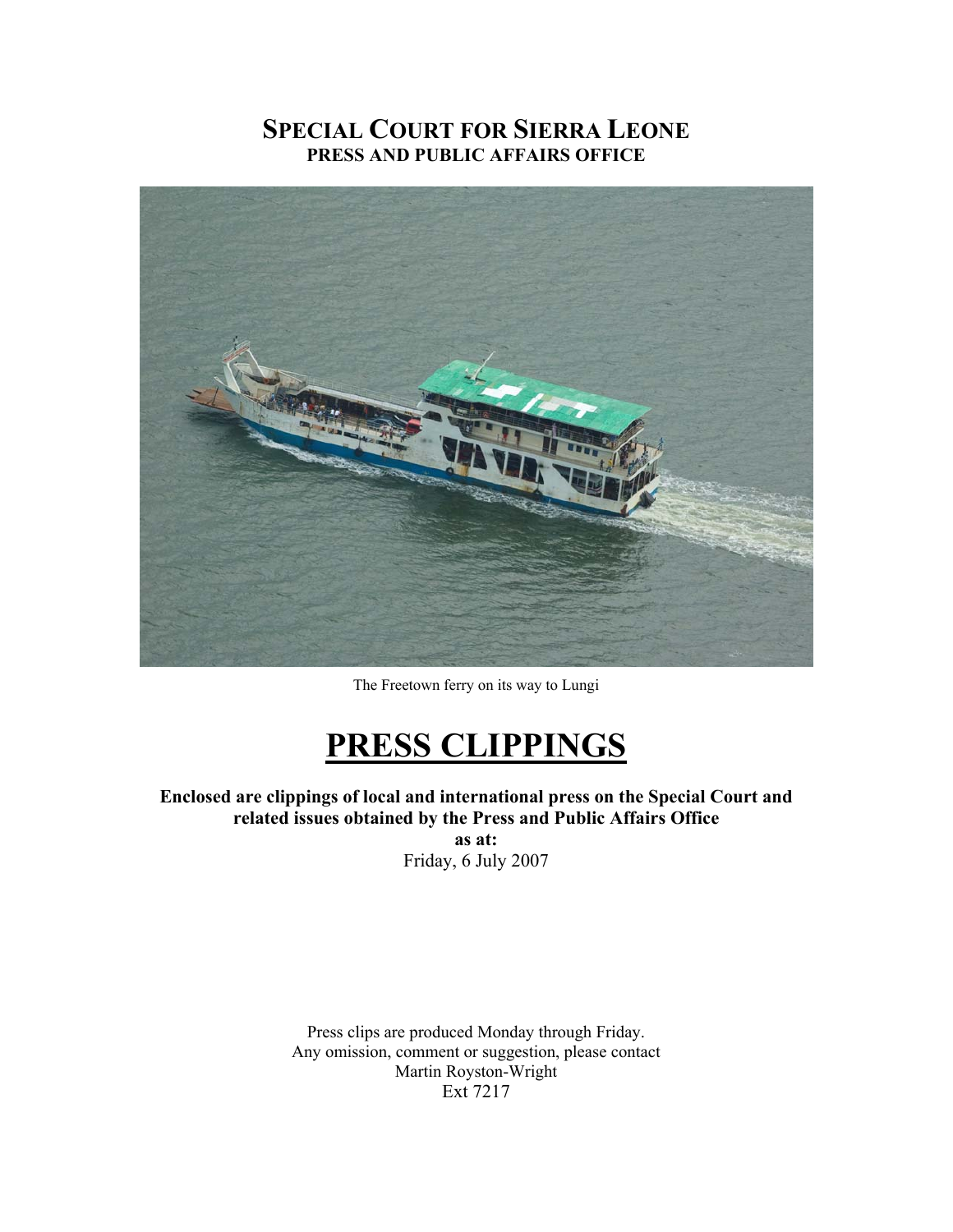|                                                                                            | $\overline{2}$ |
|--------------------------------------------------------------------------------------------|----------------|
| <b>Local News</b>                                                                          |                |
| Hon. Justice Benjamin Itoe Elected Presiding Judge of Trial Chamber I / SCSL Press Release | Page 3         |
| An Amputee in Makeni / Cotton Tree News                                                    | Page 4         |
| Speech by American Ambassador to Sierra Leone (Excerpt) / The New Citizen                  | Page 5         |
| <b>International News</b>                                                                  |                |
| How The Mighty are Falling / The Economist                                                 | Pages 6-7      |
| Torture Case Against Taylor's Son Upheld / Associated Press                                | Page 8         |
| Libya's Gaddafi Calling for a United States of Africa (Excerpt) / World Press Review       | Page 9         |
| UNMIL Public Information Office Media Summary / UNMIL                                      | Pages 10-11    |
| The Taylor Trial and Confidence Level of Sierra Leoneans / The Patriotic Vanguard          | Pages 12-14    |
| Long Sentence for Rwanda Murders / BBC Online                                              | Pages 15-16    |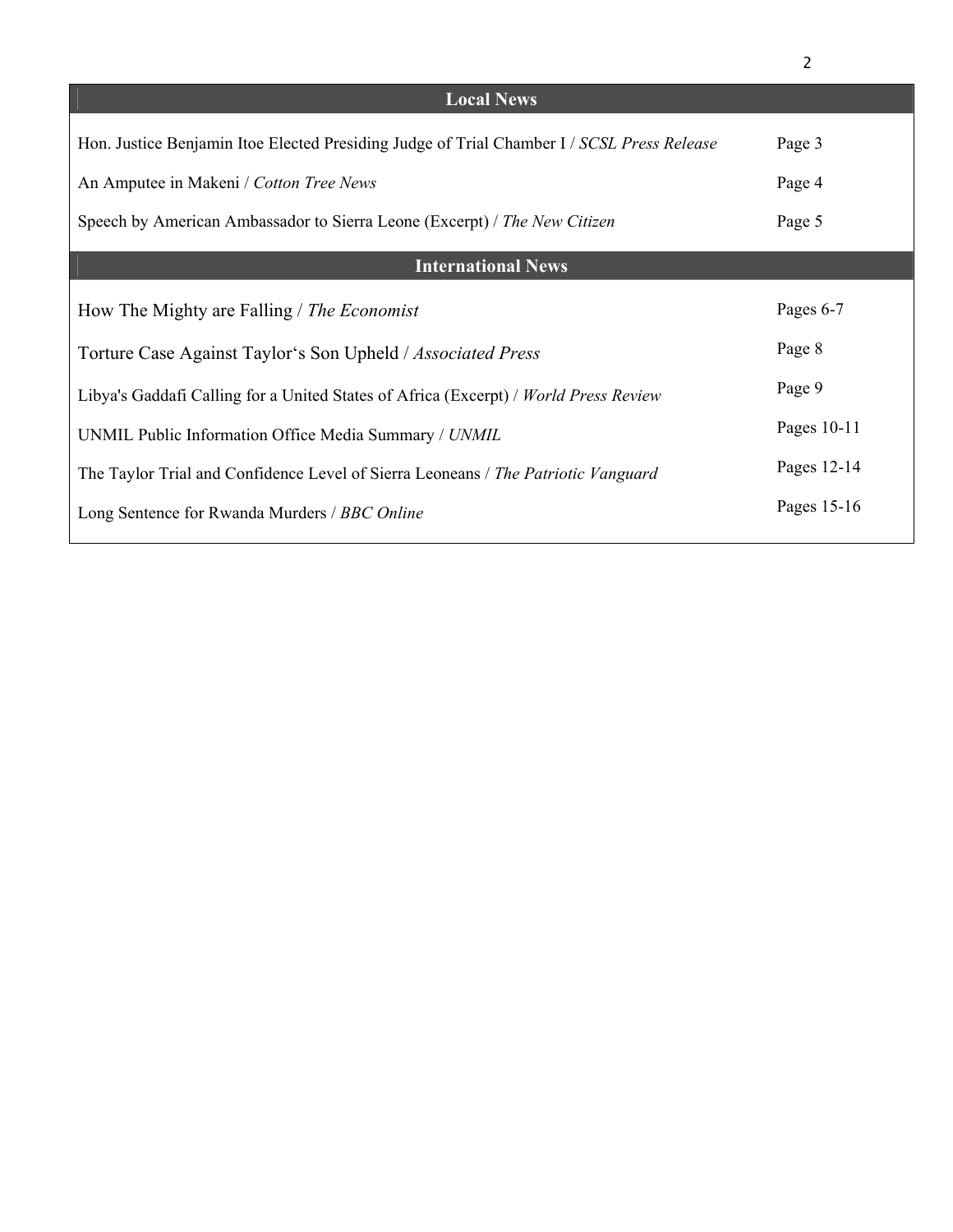

## **Special Court for Sierra Leone**

Press and Public Affairs Office

# **PRESS RELEASE**

### **Freetown, Sierra Leone, 5 July 2007**

### **Hon. Justice Benjamin Itoe Elected Presiding Judge of Trial Chamber I**

Hon. Justice Benjamin Mutanga Itoe of Cameroon has been elected to a one-year term as Presiding Judge



of Trial Chamber I. He succeeds Hon. Justice Bankole Thompson of Sierra Leone, who ends his term today, July 5.

Justice Itoe was called to the Bar on 25 July 1968.

After a career in the Bar, he was appointed Prosecutor General of the Bamenda Judicial Province in 1972, a post he held for nine years. During that time he was a Member of Cameroon's National Law Reform Commission. He participated in drafting the Cameroon Criminal Procedure Code which harmonised the country's Civil and Common Law Procedures. In 1982 he became Deputy Director of Control of Judicial Services of Cameroon in the Ministry of Justice.

From 1984, Hon. Justice Benjamin Itoe held a series of Ministerial posts in the Government of Cameroon, including Minister of Transport in 1984; Minister of

Justice in 1985; and Minister of Tourism in 1989.

In 1998 he was appointed Judge of the Supreme Court.

He was conferred with the State Honour of Cameroonian Knight of the National Order of Valour in 1985, and Officer of the National Order of Valour in 1997.

Before his appointment by the Secretary-General of the United Nations to serve as a Judge of the Special Court, Hon. Justice Itoe was Deputy Chief Justice of the Supreme Court of Cameroon. At the same time, he served as the Chief Judge of the Administrative Bench of that Court.

Hon. Justice Itoe is serving for the second time as Presiding Judge of Trial Chamber I. He first served as Presiding Judge of this Chamber from May 2004 to May 2005. During that tenure of office, he presided over the opening of both the CDF and RUF trials, respectively, on 3 June and 5 July 2004.

#END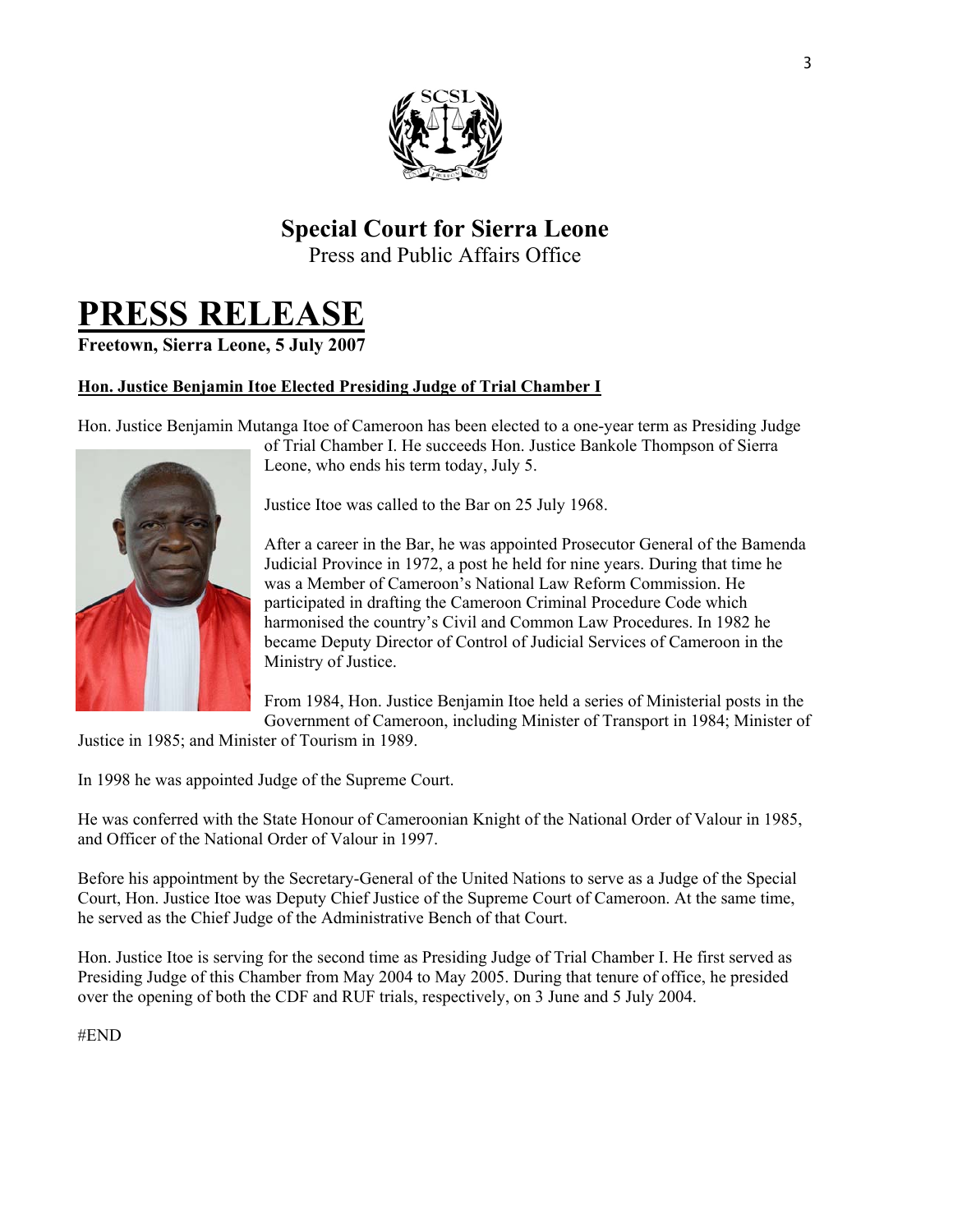Cotton Tree News Tuesday, 3 July 2007

### **An Amputee in Makeni**

Written by Abubakarr Turay



Abubakarr Turay interview Adikalie Bangura an Amputee in Makeni. The prosecution outreach of the Special Court for Sierra Leone held a day interactive session with the people of Makeni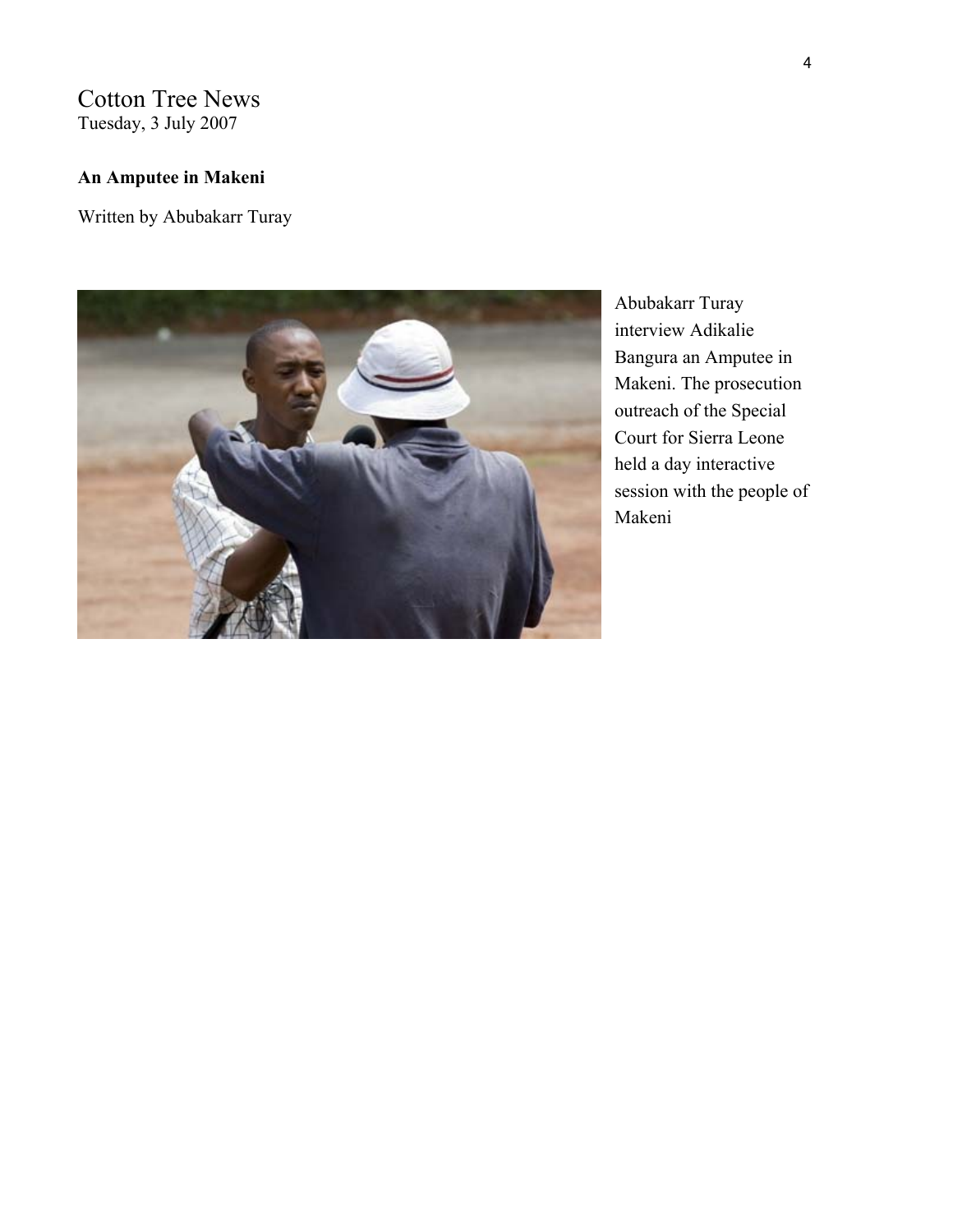New Citizen Friday, 6 July 2007

#### **Speech by American Ambassador to Sierra Leone, Thomas N. Hull, on American Independence Day (Excerpt)**

The United States is pleased to have contributed to the electoral process through USAID funding to the National Democratic Institute (NDI) and IFES, for example to help the PPRC become established throughout the country. The United States has contributed to Sierra Leone's development during my tenure in too many ways to enumerate, but most notably to the peace and security that Sierra Leone enjoys today and to the food security that the country is striving to achieve. I am also pleased that the United States is the largest contributor to the Special Court for Sierra Leone, and we will continue to support the Court as it brings those most responsible for Sierra Leone's suffering to justice. Sierra Leone is making progress, but like the proverbial glass half-full, much more remains to be accomplished. The outgoing Government and Parliament are to be commended for the many laws that have been enacted that now provide a structure to enable the next Government to address the challenges ahead. Those challenges, such as the war on corruption, are daunting, but they also offer opportunities for improving the condition of the country. Particular concerns to me as a former press spokesman that I stipulated three years ago are

[The quote was also carried by the Spectator and Awoko newspapers]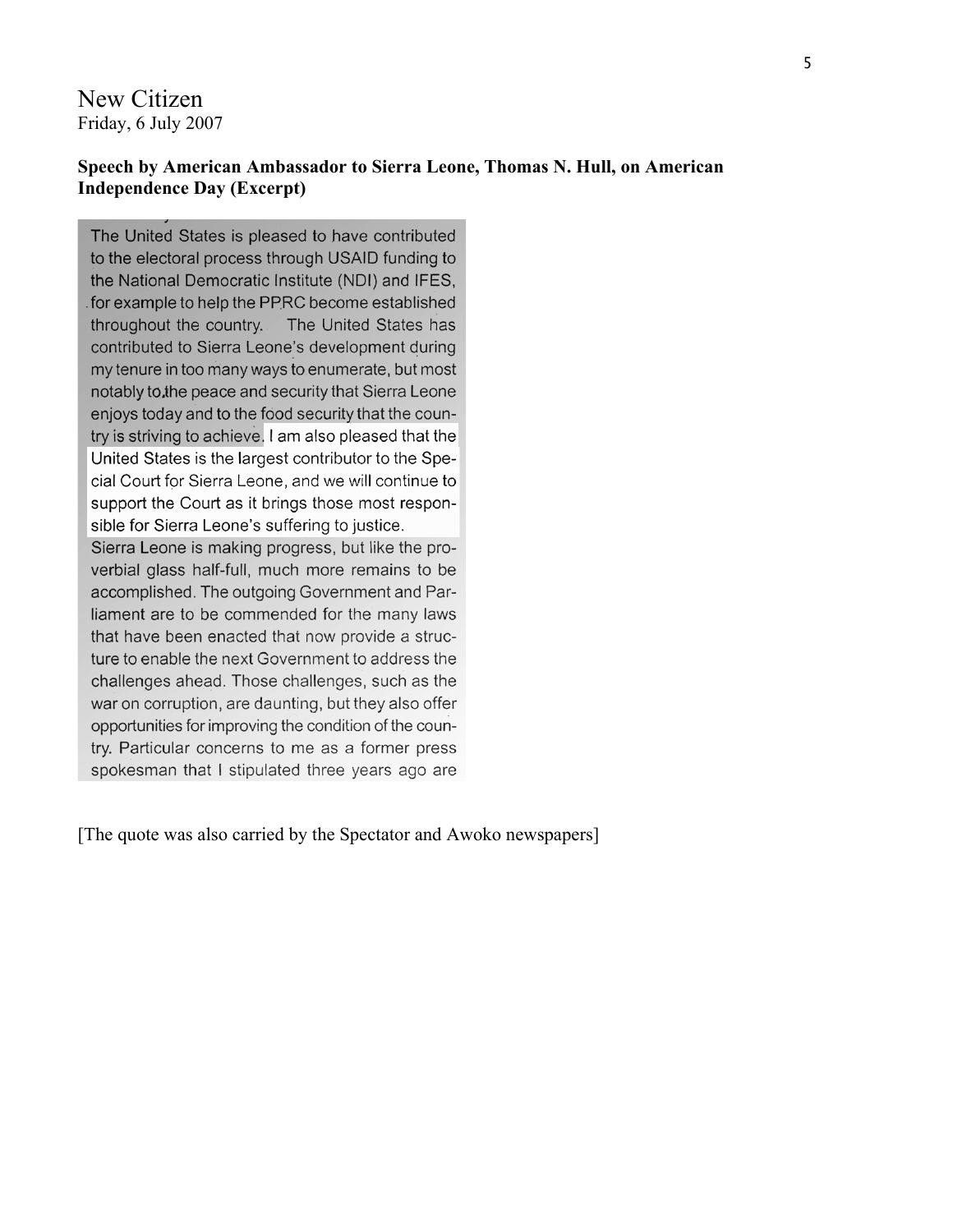### The Economist Thursday, 5 July 2007

### **How the mighty are falling**

#### **The beginning of the end of impunity for the world's once all-powerful thugs**

AS THE world's first permanent war-crimes court celebrates i ts fifth birthday this week, the mood is upbeat: formal investigations are under way in four countries; it has issued eight arrest warrants; it is about to gain its 105th member, Japan; its first trial begins in the autumn, and America, once hostile, now sounds decidedly more friendly. Indeed, the administration recently said it would, if asked, consider assisting the court's work on Darfur.

So far, the International Criminal Court (ICC), which is allowed to investigate atrocities perpetrated since its founding in July 2002, has no big scalps to display. Its eight accused comprise five leaders of the rebel Lord's Resistance Army (LRA) in northern Uganda, a *janjaweed* leader in Darfur, a Sudanese government minister and a Congolese warlord. But it has at least one ex-president, Ange-Félix Patassé of the Central African Republic, in its sights, and more may be targeted soon.



So these are uncomfortable times for tyrants, past or present. They used to be able to escape justice through brutality at home, or if that failed, fleeing abroad. Now justice's arms are looking longer and more muscular. This week Charles Taylor, a notorious Liberian ex-president and warlord, appeared at Sierra Leone's Special Court, transferred to The Hague, on 11 counts of war crimes and crimes against humanity.

Justice may also be catching up with Hissène Habré, Chad's former president. After living in exile in Senegal for the past 17 years, he is now facing trial before a special war-crimes court set up by the Senegalese government earlier this year on the orders of the African Union. It was only after Belgium had threatened to try Mr Habré under its "universal jurisdiction" law that African leaders decided to abandon their tradition of mutual protection and vote for his prosecution by one oftheir

own.

In Iraq, Saddam Hussein's cousin, Ali Hassan al-Majid, better-known as "Chemical Ali" for killing tens of thousands of Iraqi Kurds with poison gas, was last month sentenced to death by an American-sponsored court along with two other henchmen. Mr Hussein himself and two close allies have been executed. More expect the same fate as the trials continue. Like Chile's Augusto Pinochet and Serbia's Slobodan Milosevic, the leader of Cambodia's

Khmers Rouges, Pol Pot, managed to escape justice by dying. But his surviving underlings may not be so lucky. Last month the final obstacle to the long-promised genocide trials of an expected dozen or so Khmer Rouge leaders was removed when agreement was reached on the rules of procedure for the special "hybrid" international tribunal, set up by the UN and the Cambodian government.

In Lebanon, where attempts to create a special court to try the assassins of Rafik Hariri, the country's former prime minister, have been going on for more than a year, the Security Council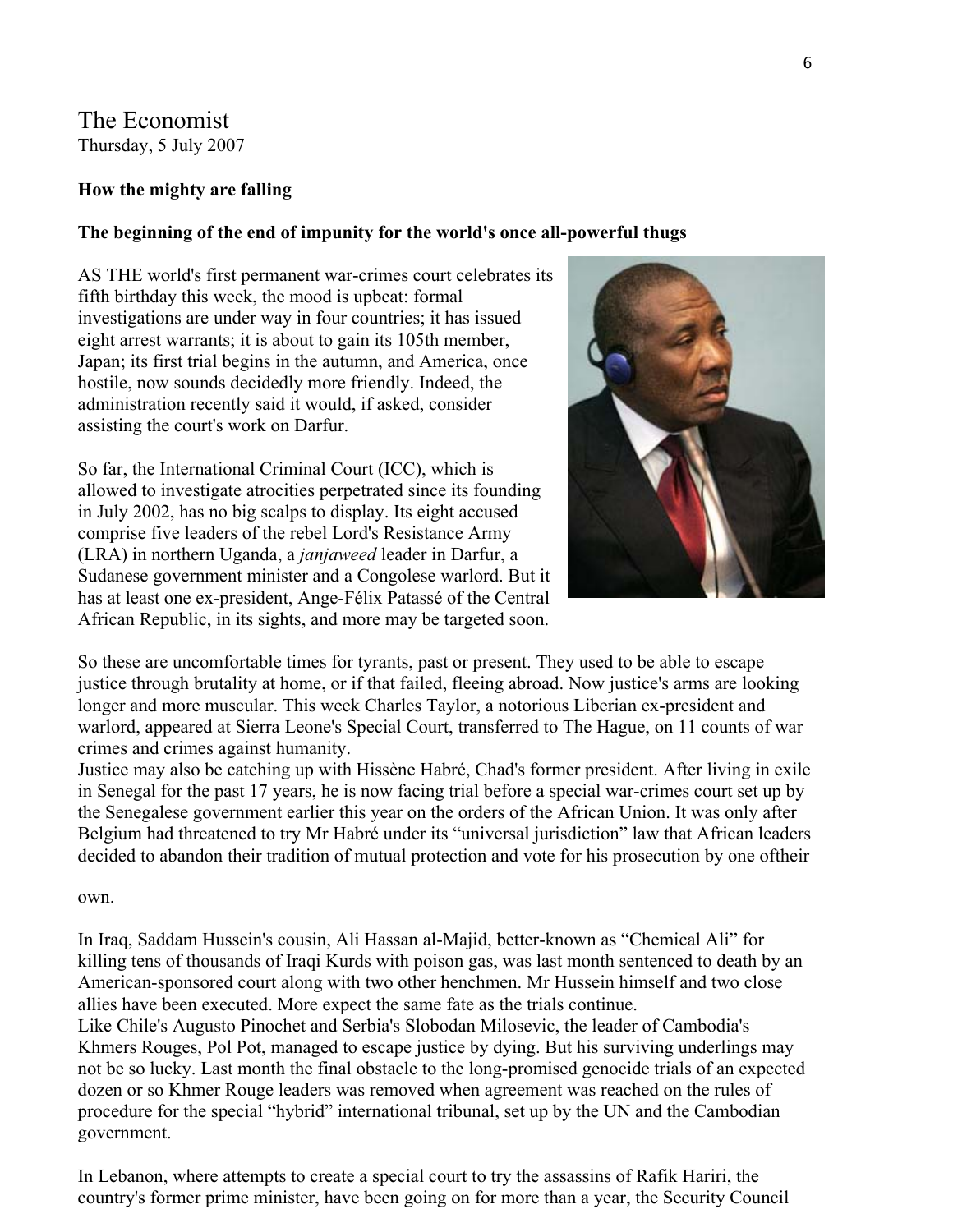has at last decided to take the bull by the horns, voting to set up a tribunal "of international character" without the approval of Lebanon's deadlocked parliament. Lebanon is already holding eight suspects, including four Syrian generals. Syria, and its Lebanese protégés, Hizbullah, have denounced the decision.

Extradition adds another dimension, giving national justice systems a global reach. Two Argentine judges want Spain to send Isabel Perón, the country's former president, home to face a war-crimes trial. Peru is pressing Chile to agree the extradition of its former president, Alberto Fujimori, on human-rights and corruption charges.

It is easy to pooh-pooh international courts. After the creation of the world's first international war-crimes tribunals in Nuremberg and Tokyo at the end of the second world war, it took nearly half a century before another one was established—the International Criminal Tribunal for the former Yugoslavia (ICTY), set up by the UN in The Hague in 1993. But since then, progress has been impressive. Of the 161 people the ICTY has indicted, only four are still on the run; 59 have been convicted.

The International Criminal Tribunal for Rwanda, set up the following year, has done rather less well. Of the 70 or so indicted, 18 are still at large, including Félicien Kabuga, a multi-millionaire and alleged bankroller of the 1994 genocide. But among the 28 so far convicted are Rwanda's former prime minister, Jean Kambanda, and seven of his ministers.

The ICTY's fugitives include, of course, two of its most wanted suspects—Radovan Karadzic, the former Bosnian Serb leader, and his top general, Ratko Mladic. But since last month's arrest of Zdravko Tolimir, Mr Mladic's top aide, hopes have again been raised of the general's possible imminent arrest. Indeed, Carla Del Ponte, the court's chief prosecutor, came back from a visit to Serbia last month saying that Belgrade had told her that "they will give me Mladic".

Few of these once-powerful gentlemen (and one lady) ever dreamed that they would—or could be held to account for their past crimes. But times have changed. As Libya's president, Colonel Muammar Qaddafi, said anxiously when his former protégé, Liberia's Mr Taylor, was handed over to Sierra Leone's Special Court last year after three years on the run: "This means that every head of state could meet a similar fate. It sets a serious precedent." Fingers crossed.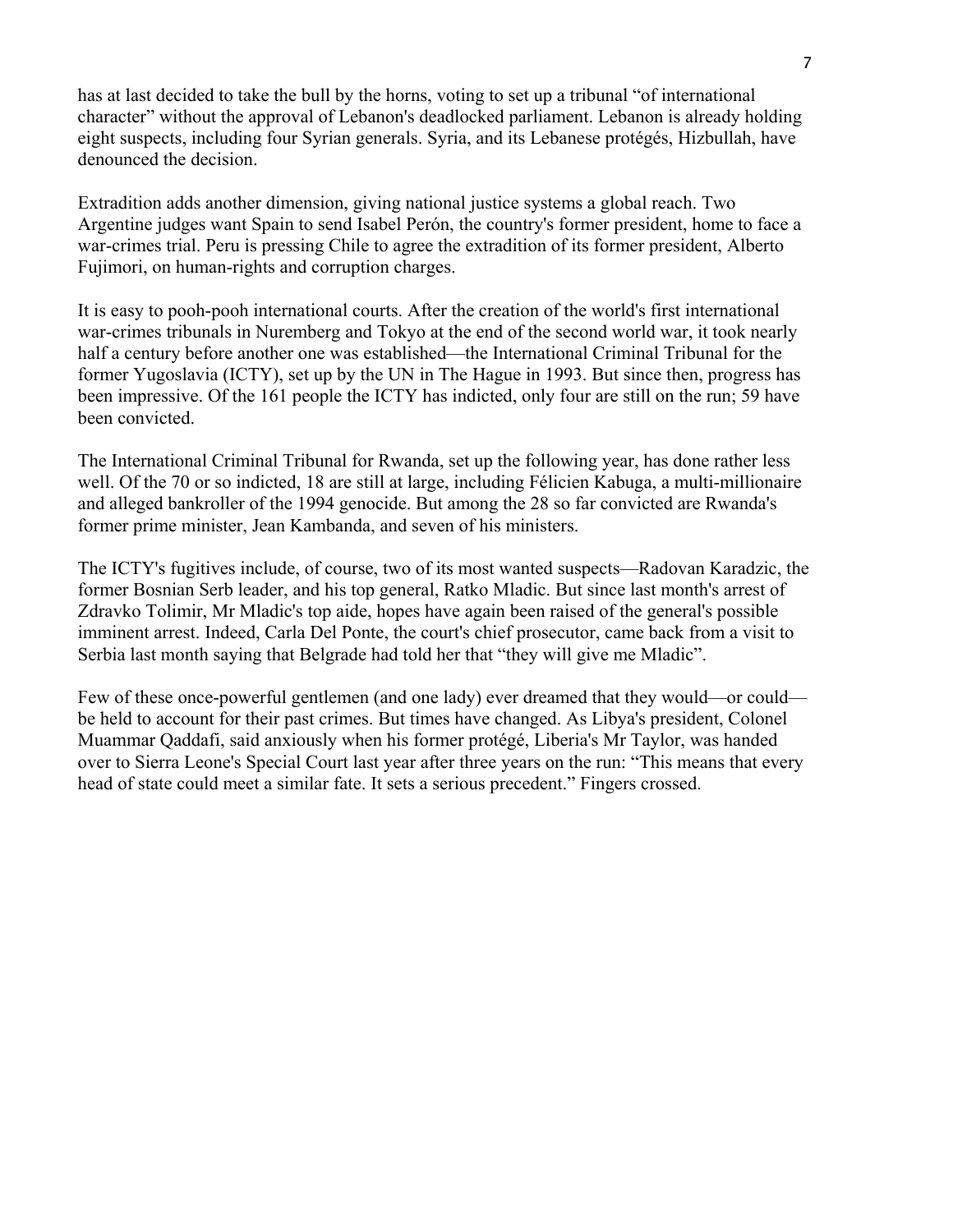### Associated Press

Friday, 6 July 2007

### **Torture case against Taylor's son upheld**

By KELLI KENNEDY, Associated Press Writer

MIAMI - A federal judge Thursday upheld torture charges against the son of former Liberian president Charles Taylor, allowing the first criminal prosecution of a 1994 anti-torture law to proceed.

Emmanuel, a Boston-born U.S. citizen also known as Chuckie Taylor, is accused of torturing a man in Liberia in 2002 while head of the paramilitary Anti-Terrorist Unit in his father's government. He is the first person charged under the U.S. law making it a crime for a citizen to commit torture overseas.

A telephone message left at the office of Emmanuel's attorney, Miguel Caridad, was not immediately returned Thursday. He also did not immediately respond to an e-mail seeking comment.

Emmanuel is being held without bail on the torture charges, which carry a potential life sentence. He is also serving an 11-month sentence for falsifying his father's name on a passport application before arriving in March at Miami International Airport from Trinidad.

Emmanuel was born to an ex-girlfriend of Taylor's during his time as a college student in Boston.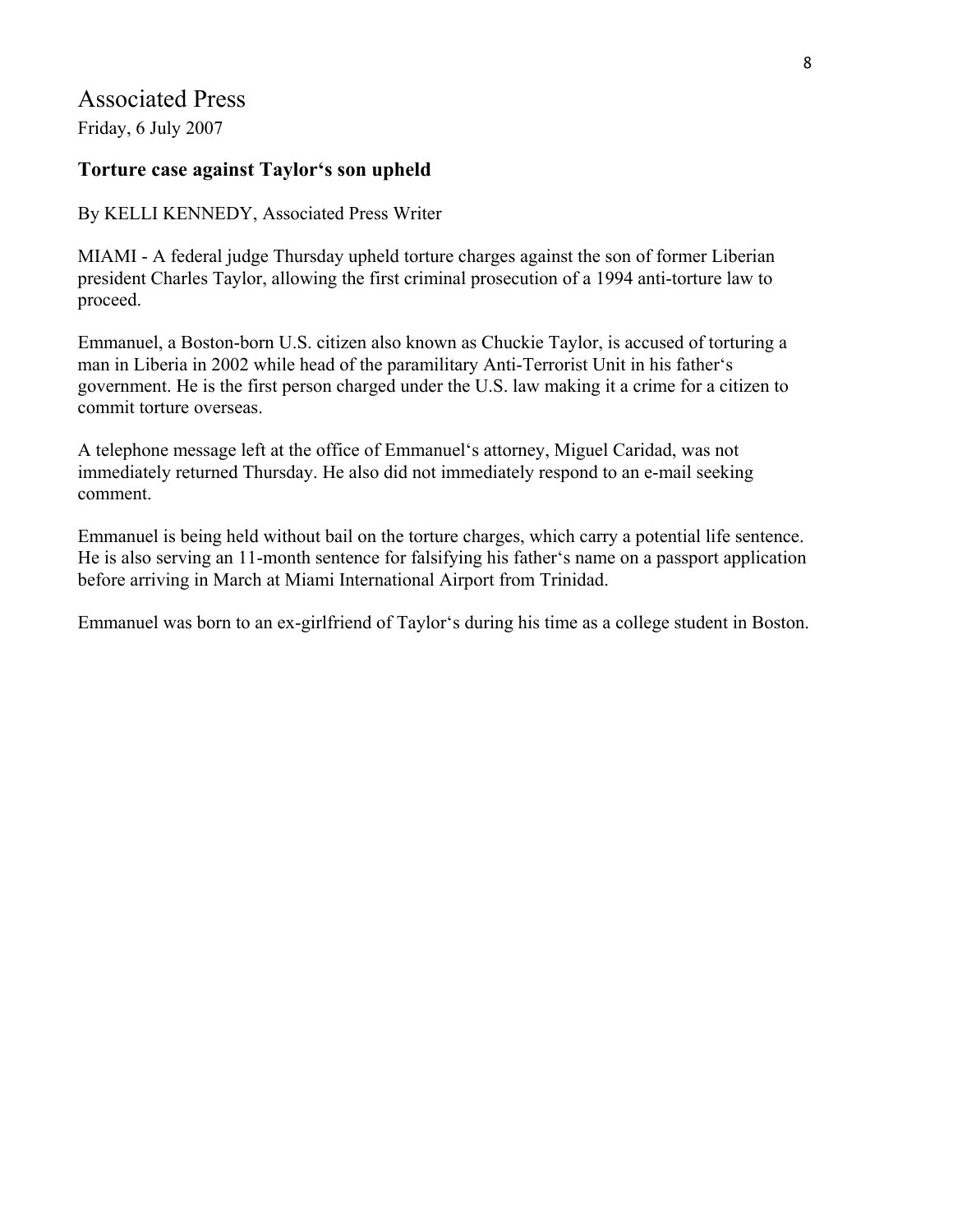### World Press Review Thursday, 5 July 2007

Opinion

#### **Libya's Gaddafi Calling for a United States of Africa (Excerpt)**

Karamoh Kabba

-SNIP-

The fact remains that Gadaffi supported Charles Taylor and Foday Sankoh's rebel wars in Sierra Leone and Liberia that left over 500,000 dead and thousands more limbless in both countries. Taylor is now on trial in The Hague for alleged crimes against humanity in the civil wars and Foday Sankoh died in the custody of the Special Court of Sierra Leone while awaiting trial on the same charges.

Intriguingly, Gaddafi is traveling with huge entourages complete with a heavy bodyguard presence across the wide African plains and Savannah grasslands, peddling his all-African Agenda. His sponsored rebellion in the region went through the very poorest nations along the west coast of Africa — Sierra Leone and Liberia. But he is now wooing their post-war leaders, who have managed to carry on in fledgling democracies, for support of his newfound diplomatic cause for a United States of Africa.

Poor countries like Liberia and Sierra Leone have proven, over and over again, that they are readily prepared to succumb to the rules imposed by powerful and affluent nations rather than following their own principles or convictions. They also remain vulnerable to subversion by these powerful nations through leaders such as Taylor and Sankoh, who accept material and financial assistance to take power by force and carry out their masters' bidding.

-SNIP-

The Special Court of Sierra Leone is a hybrid court set up by the government of Sierra Leone and the United Nations to bring to justice those who bore the greatest responsibility for crimes against humanity in Sierra Leone during its civil war. It seems Gaddafi is making an unintended mockery of the institution, according to the sentiments that are being expressed by some Sierra Leoneans both within the country and abroad.

One social commentator, in a reply to a question from a concerned citizen who asked why people were coming out in throngs to welcome Gaddiffi, answered, "What do these people know about his connection to the civil war?"

But for the center to hold for a true united Africa, it must come from leaders who have manifested strong willingness to support and govern their people by good democratic and human rights principles. Ghana, the birth place of Nkrumah's united Africa vision has been making great democratic strides since Jerry John Rawlings reversed what had seemed like a failed state before his two military coups and transfer of power to a civilian government through the voice of the citizens.

With the knowledge of the atrocities committed by Charles Taylor and the late Foday Sankoh's misguided rebels who were notorious for the hacking off of limbs of their victims akin to King Leopold's Congo Free State, a concerned citizen called Gadaffi's visit to that nation, "an affront to the people," comparing it to the erection of King Leopold's statue on horseback in the Congo.

If Libya is dead serious about a democratically united Africa, it should be working behind the curtain with countries like South Africa, Botswana, and Ghana, and maybe Nigeria, that can boast of some progress with democratic governance, and stand behind them in public. This is because according to what many are saying, Africa may be in need of strong unity, but certainly not being led by a colonel with blood on his hands.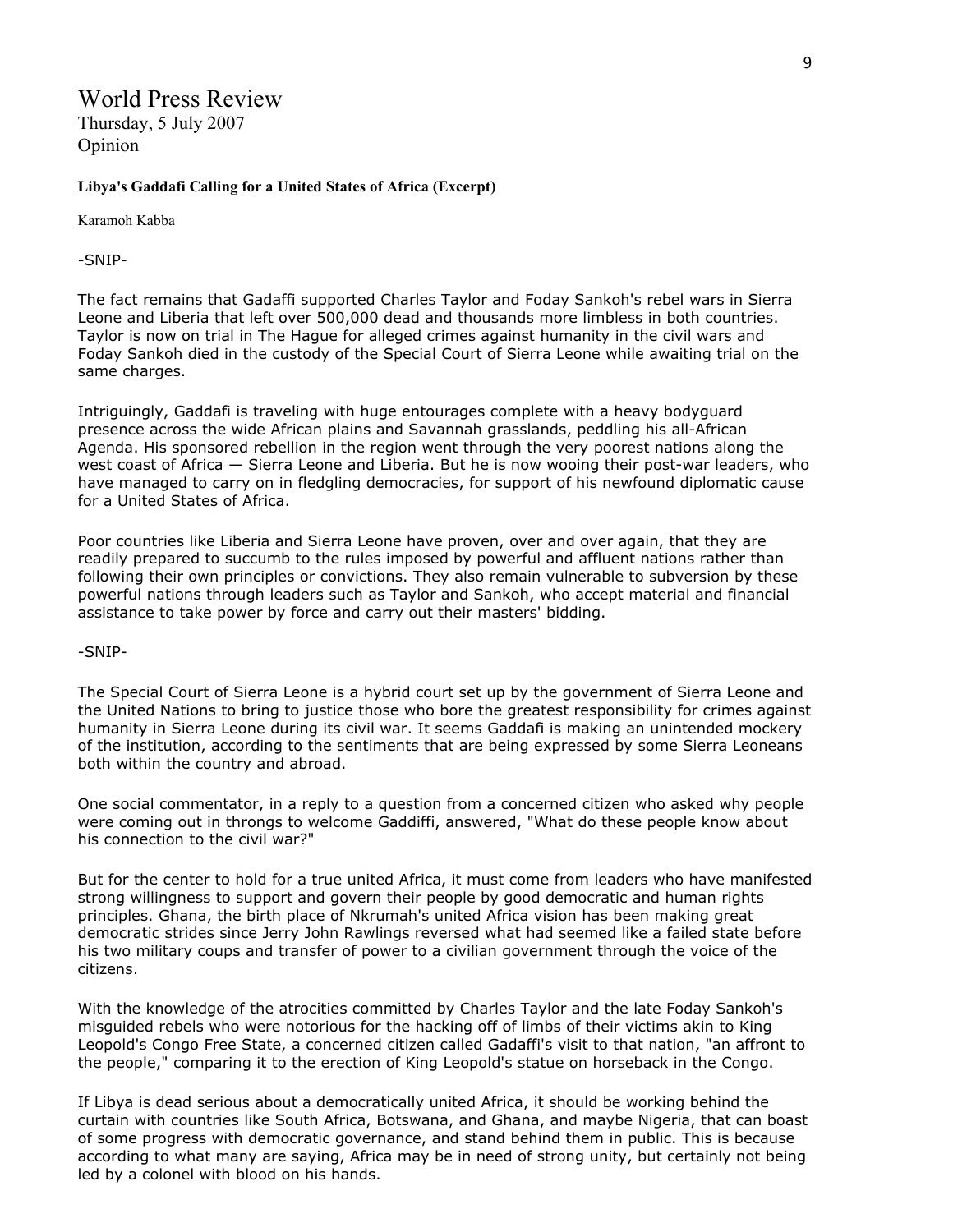

United Nations Mission in Liberia (UNMIL)

### **UNMIL Public Information Office Media Summary 5 July 2007**

*[The media summaries and press clips do not necessarily represent the views of UNMIL.]*

### **International Clips on Liberia**

*There were no relevant stories on Liberia in the international media today.*

### **International Clips on West Africa**

### **Nnamani Leads Election Monitoring Team to Freetown**

Cosmas Ekpunobi

Abuja, Jul 04, 2007 (Daily Champion/All Africa Global Media via COMTEX) -- Immediate past Senate president, Chief Ken Nnamani has been appointed by the National Democratic Institute (NDI) to co-lead the international delegation billed to monitor the Presidential and Legislative elections in war torn Sierra Leone in August. Making this known to the former Senate president in a letter dated June 26, 2007 and signed by Chris Fomunyoh and Patrick Merloe, both NDI's Senior Associate for Africa and Senior Associate for Election Processes, respectively, the NDI disclosed that the delegation will comprise of 35-members drawn from prominent political and civic leaders from Africa, Asia, Europe, and North America.

### **Government to Turn Back Refugees at Border**

Jerusalem, Jul 05, 2007 (UN Integrated Regional Information Networks/All Africa Global Media via COMTEX) -- A new decision by the Israeli government may place hundreds of refugees and asylum seekers from Africa at risk, legal experts and aid workers warned this week. According to the new plan, announced on 1 July, Israel will return to Egypt "infiltrators" crossing the countries' joint border. A government communique said they would be "quickly" deported and indicated they would not be able to make an asylum claim in Israel.

#### **Local Media – Newspaper**

#### **Government Warns Anti-Peace Elements**

*(The News, Heritage, The Inquirer, Daily Observer and The Monitor*)

• The Justice Ministry said UNMIL and national security forces are in firm control of security throughout the country and warned anti-peace elements to refrain from acts which could instill a sense of insecurity in the population or face the weight of the law. The Ministry made reference to two armed criminal gangs – "Eleven Brothers" and "Federation of Neck Brothers" - that are reportedly circulating leaflets and issuing threats of violence in rural parts of Liberia.

#### **Taylor Pleads Not Guilty on Sexual Slavery and Rape**

(*National Chronicle and Liberian Express)* 

• National Chronicle and Liberian Express said the international community is concerned about persistent reports of corruption in the current administration and that such reports appeared to be creating credibility crisis and breeding donor fatigue for the Government.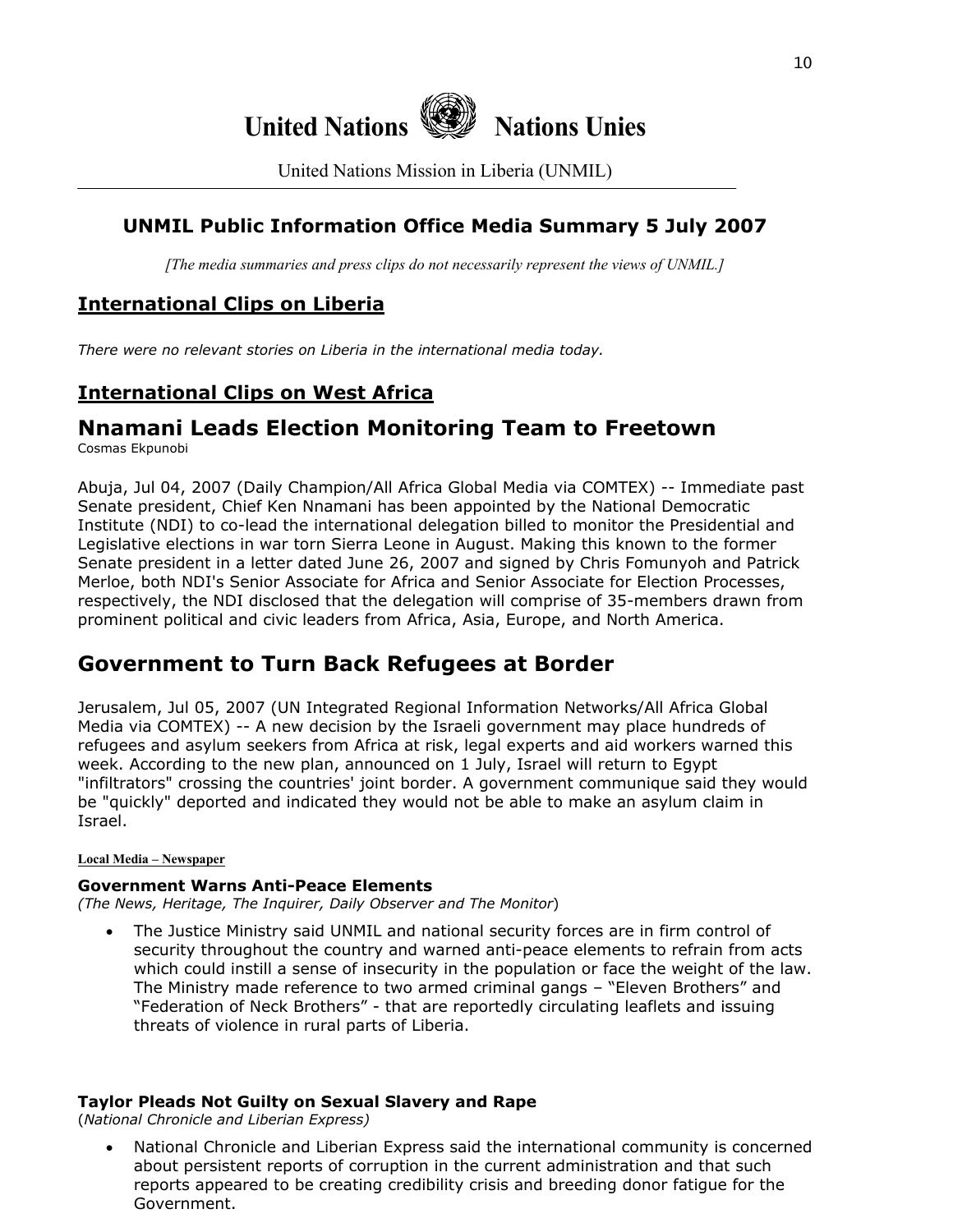• President Johnson Sirleaf has already submitted to the National Legislature a proposed legislation seeking to freeze or confiscate the assets of corrupt public officials, even though some critics said the Government was paying lip service to its commitment to fight corruption.

#### **UNMIL Dedicates School in Montserrado County**

*(The Informer)* 

• The UN Mission in Liberia (UNMIL) on Wednesday dedicated a community school in Perry Town in Montserrado County. The structure was rehabilitated by UNMIL's Quick Impart Projects. The Duchess of York, Sarah Ferguson was attended the dedicatory ceremony and said she came to Liberia because of the urgent attention the country needs after years of civil war.

**Local Media – Radio Veritas** *(News monitored today at 9:45 am)*

#### **Government Assures Citizenry of Security**

#### **UNMIL Reconditions Community School near Monrovia**

#### **Duchess Margaret Visits President Ellen Johnson Sirleaf**

#### **Lack of Price Control Results to Hardship**

- *Daily Observer* newspaper Reporter Edwin Fayiah told Radio Veritas yesterday that residents of Lofa County were experiencing sharp increase in the prices of basic goods and services, making life unbearable.
- Meanwhile, the Liberian Government has attributed the current hardship in the Country to the lack of strong price control at the Ministry of Commerce. Information Minister Dr. Laurence Bropleh stated that the Government was exerting efforts to institute a price control system to stabilize the prices of basic food.

#### **Agriculture Researchers Test Variety of Cassava**

- An Agriculture Ministry release stated that the Ministry was testing over 200 elite varieties of cassava at its Central Agriculture Research Institute (CARI) in Bong County and added that an Expert from the International Institute for Tropical Agriculture, Dr. Paul Luman arrived in Liberia to evaluate existing trial of hundreds of cassava varieties and would participate in harvesting the cassava in collaboration with farmers and scientists at CARI.
- The cassava varieties were provided by the International Institute for Tropical Agriculture with funding from USAID and support from the Ministry of Agriculture and the UN Food and Agriculture Organization.

*Complete versions of the UNMIL International Press Clips, UNMIL Daily Liberian Radio Summary and UNMIL Liberian Newspapers Summary are posted each day on the UNMIL Bulletin Board. If you are unable to access the UNMIL Bulletin Board or would like further information on the content of the summaries, please contact Mr. Weah Karpeh at karpeh@un.org.*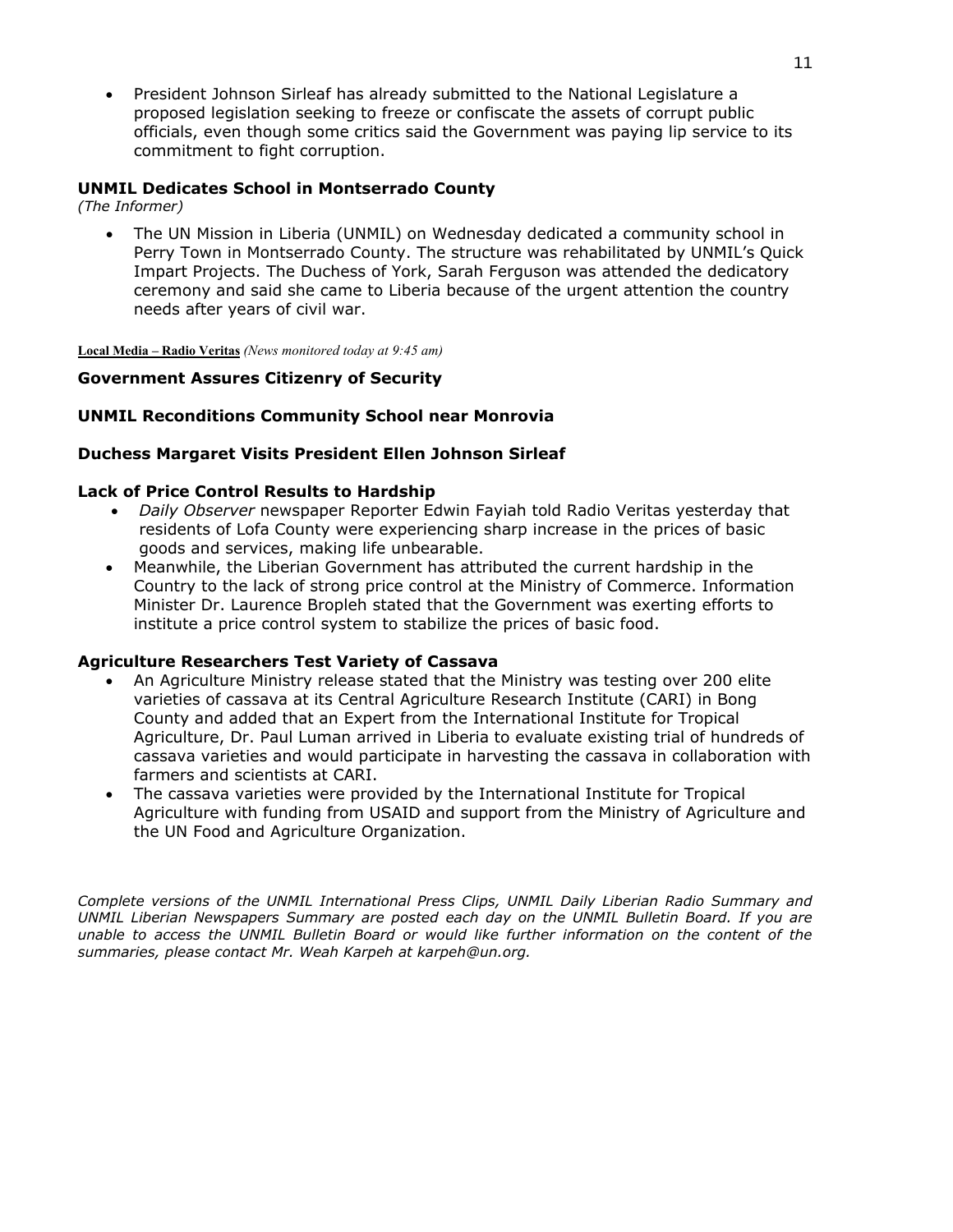### The Patriotic Vanguard

Thursday 5 July 2007 Opinion

#### **The Taylor Trial and Confidence Level of Sierra Leoneans**

"These comments and many others point to the fact that besides Charles Taylor (the most notorious indictee of the SCSL to date), most key players have eluded indictment. In fact some will never appear before the SCSL due to the fact that they have either died or are fugitives, whose whereabouts are unknown."

By Teddy Foday-Musa,Vanguard Netherlands Correspondent and Political Analyst.

Will the Taylor trial in The Hague restore the lost confidence in the Special Court for Sierra Leone? That's the question I am going to try to answer in this piece.

The death of late Chief Sam Hinga Norman brought not only shock to Sierra Leoneans, but also a feeling of lost confidence in the Special Court of Sierra Leone (SCSL). The Special Court of Sierra Leone was established by an agreement between the United Nations and the government of Sierra Leone as an independent criminal tribunal. It is mandated to bring to justice those who bear the greatest responsibility for atrocities committed in Sierra Leone during the 10-year civil war. Late Chief Hinga Norman, the former SLPP deputy Minister of Defence and Co-ordinator of the Civil Defence Forces, which included the



"Kamajors", was indicted and arrested by the SCSL. Norman, while standing trial, died in Senegal before the final verdict of his trial. His death came with a wave of shock and discontent among Sierra Leoneans both at home and abroad. Their comments and views divided them into various schools of thought, but all geared towards addressing the relationship between the indictment of Norman, and the expected role of the SCSL.

There were those who expressed their support and loyalty to Norman as a National Hero. According to them, the SCSL has not done its assignment very well by indicting a hero in the person of Norman. They belong to the school of thought with the view that citizens, who dedicate themselves to the general protection and welfare of their country, should be honoured as heroes and not treated as criminals. To them, Late Chief Hinga Norman is no exception. He was and is still their hero regardless his indictment by the SCSL.

Another school of thought has expressed their disappointment with the selective indictment and arrest that has been carried out so far by the SCSL. The corner stone of their argument is that, the SCSL has failed in its responsibility to indict and arrest the principal players in the war. Some believe that the indictment and arrest procedures of the SCSL are based on a foundation of "International Hypocrisy". Below I present the following comments made by two prominent Sierra Leoneans on Leonenet, a Sierra Leonean e-mail discussion forum.

"Charles Taylor's arrest for the war in Sierra Leone is a travesty of justice and the worst bullying by the International Community. Do you know whom they should have arrested if they aren't hypocrites? Muamarr Qadaffi of Libya who bankrolled these guys. He even gave Sankoh \$800,000 in March 1996. Is that why he supplied us a ferry and a few buses etc? To buy our silence? How cheap Qadaffi takes Sierra Leoneans" (1).....(Leonenet-June 2007)

Another commentator on Leonenet maintains that:

"If Charles Taylor can be held accounted for what Foday Sankoh and Misqita(sic) did in Salone, why should the defence Minister (Tejan Kabba) not be held accountable for what his deputy minister (Hinga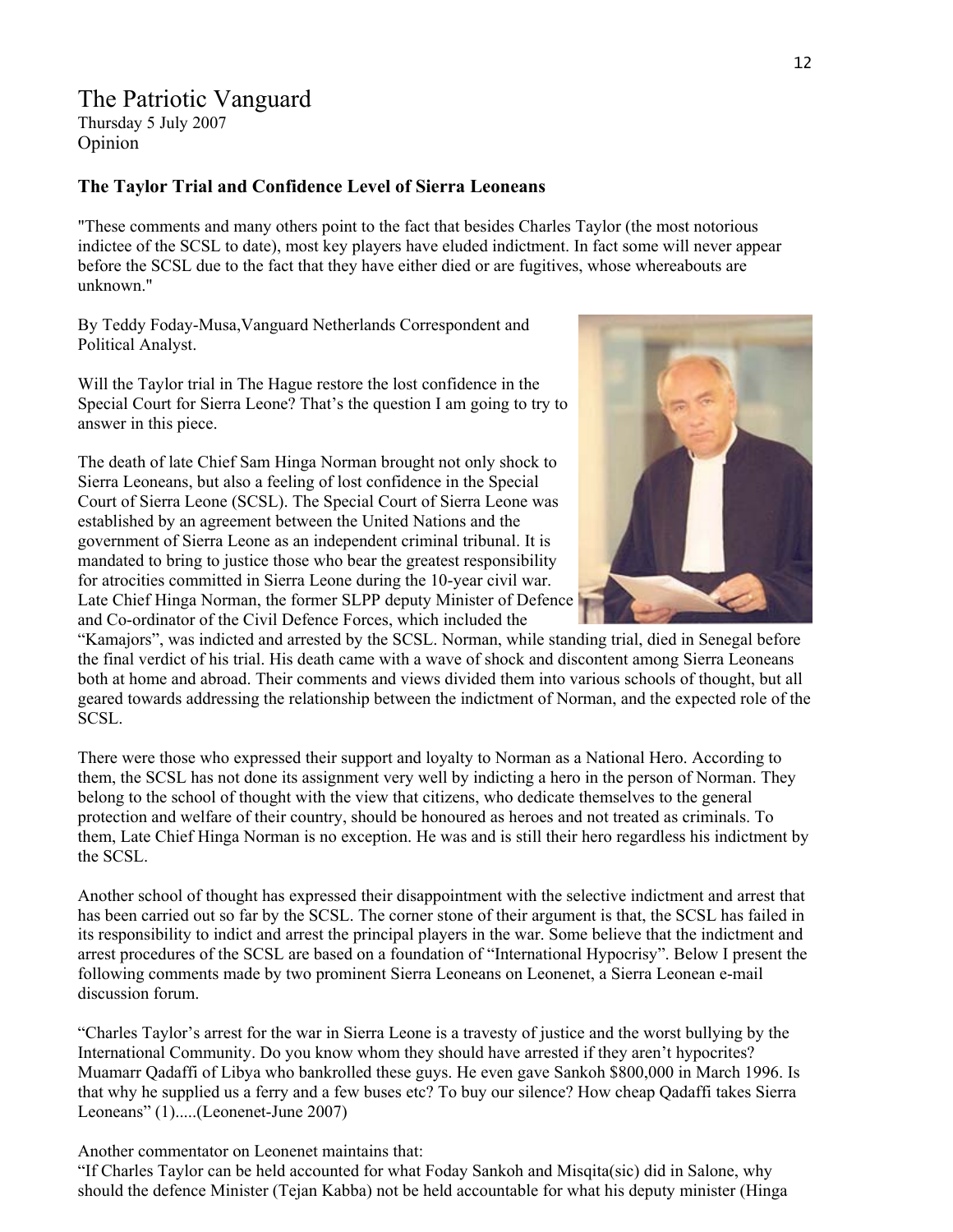Norman) did? I presume that his day in special court as an ordinary citizen would come beyond the arrogance and defiance attitude he put up in his last invitation. They may probably be buying time to ensure peaceful democratic transition (in light of the Concluded civil war) before Kabbah learn his fate" (2).....(Leonenet-June 2007).

These comments and many others point to the fact that besides Charles Taylor (the most notorious indictee of the SCSL to date), most key players have eluded indictment. In fact some will never appear before the SCSL due to the fact that they have either died or are fugitives, whose whereabouts are unknown. A Sierra Leonean lady, who called me for an update on the first Taylor trial in The Hague, had this to say: "The Special Court has lost it essence. What more will they tell me as a Sierra Leonean, when Johnny Paul Koroma is on the run, while Foday Sankoh and Maskita are dead? Taylor is also not taking them seriously. This, I am sure could be the reason for his not showing up at his first trial hearing in The Hague (3)...(Tel. Conversation.-June 5th 2007)

Recently, the United Nations launched an appeal through its Deputy Secretary-General: Asha-Rose Migiro for \$60 million in order to enable the SCSL to complete its work by the end of 2009. This is another contentious issue that Sierra Leoneans are struggling with. Migiro who was speaking at the Security Council at a session on the Special Court activities said:

"It is imperative that the international community continues to generously support the Special Court, ensuring that it has both the human and financial resources to conclude its mandate." (4)...(Migiro-June-2007)

Sierra Leoneans who think a \$60 million should be directed to the welfare of the victims of the war, and the reconstruction of their country, reacted with dismay at Migiro's financial appeal. This is what another Netter (participant) on Leonenet discussion forum said:

"I am sure that if you ask the man in the street, they will say to these folks, close down the court and give us the money. Why spend all that money on the useless court when the whole nation is without electricity and water?...(5).......(Leonenet-June 2007)

However, the Taylor trial in the Hague has rekindled once again the spirit of Sierra Leoneans in the SCSL.There are all indications that the Taylor trial in the Hague, would restore the battered image of the SCSL to most Sierra Leoneans.

"On 29 March 2006, former Liberian President Charles Taylor was transferred into the custody of the SCSL. On 3 April 2006, Taylor made his initial appearance where he was formally arraigned on an 11 count indictment and pleaded "not guilty" to all counts. On 20 June 2006, Charles Taylor was transferred from Sierra Leone to The Netherlands, following the adoption of United Nations Security Council Resolution 1688 (2006), which noted "that at present the trial of former President Taylor cannot be conducted within the sub-region due to the security implications if he is held in Freetown at the Special Court".

The trial of Charles Taylor will be held at the premises of the International Criminal Court but remains under the exclusive jurisdiction of the SCSL. All operations in The Hague are supported from Freetown and all costs associated with the Taylor trial will be borne exclusively by the SCSL. The start date of the trial is 4 June 2007. The trial is expected to last until December 2008, with a judgement by mid 2009 and an appeal judgement by the end of 2009." (6).....(SCSL-Fact sheet-April 2007)

The Taylor trial in The Hague has given birth to another school of though. Subscribers to this school of thought have chosen to ignore all the odds of the SCSL, and hold on to the fact that "Justice is taking it toll on one of the biggest players: Charles Taylor. They are very pleased that Taylor is standing trial for crimes committed against their native country and fellow compatriots.

They have also registered their support for relocating the trial in The Hague. It is their belief that Taylor could still be very powerful even in captivity. Therefore, they count on his relocation to The Hague by the SCSL as a blessing in the name of peace not only for Sierra Leone, but also for the sub-region as a whole. However, most have expressed concern that Sierra Leoneans back home be given the opportunity to have a clear insight of this Taylor trial in The Hague.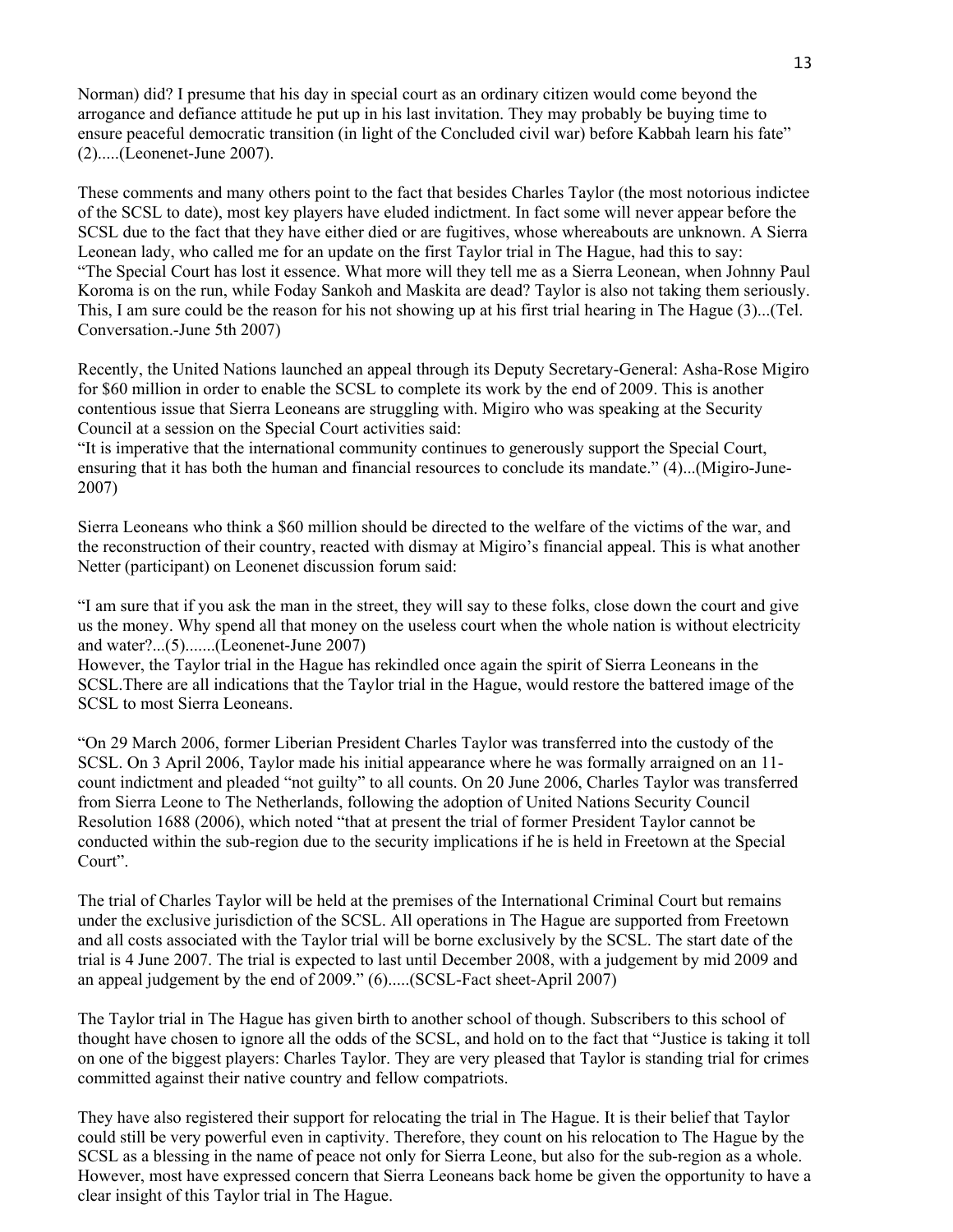Against this backdrop, they are very much impressed with the SCSL information officials. The Chief of Press and Public Affairs; Mr. Peter Andersen, together with the Press and Outreach Officer; Mr. Solomon Moriba, and the Outreach Co-ordinator; Mrs. Binta Mansaray are all on the complimentary list of Sierra Leoneans. They have created sub-regional outreach centres in the Mano-river union countries of Sierra Leone, Liberia and Guinea. These centres are utilised for the purpose of updating the public in all three countries about the Taylor trial in The Hague. They also distribute audio and visual materials about the Taylor trial to various television and radio stations in these countries.

The SCSL currently employs over 300 staff, of which over 50% are Sierra Leonean nationals. The Press and Outreach Officer; Mr Solomon Moriba, a Sierra Leonean himself, recently led a team of over 30 SCSL employees including, Translators and Court Management Officers- all Sierra Leoneans to The Hague in respect of the Taylor trial.

In 2006, an independent survey group in Sierra Leone conducted a nation wide survey on public perception about the SCSL. Below I bring you the results of the survey:

· 91% of Sierra Leoneans were in favour of the SCSL. They see the court as a contributing factor to peace building.

- · 88% of Sierra Leoneans regarded the SCSL as relevant to Sierra Leone.
- · 68% indicated that the verdict would not raise tension in Sierra Leone.
- · 85% of Sierra Leoneans supported the fact that perpetuator of war crimes should be punished.
- · 99% indicated that Sierra Leoneans were aware of the SCSL.

· 40% of Sierra Leoneans were in favour of the death penalty as an instrument of addressing impunity. To crown it all, it is my humble submission that majority of Sierra Leoneans are in favour and support of the SCSL. However, they are asking that the activities of the court be well connected to their expectations in line with the official mandate of the court.

[tfodaymusa@yahoo.ca](mailto:tfodaymusa@yahoo.ca)

Photo: Stephen Rapp, the Special Court's Chief Prosecutor.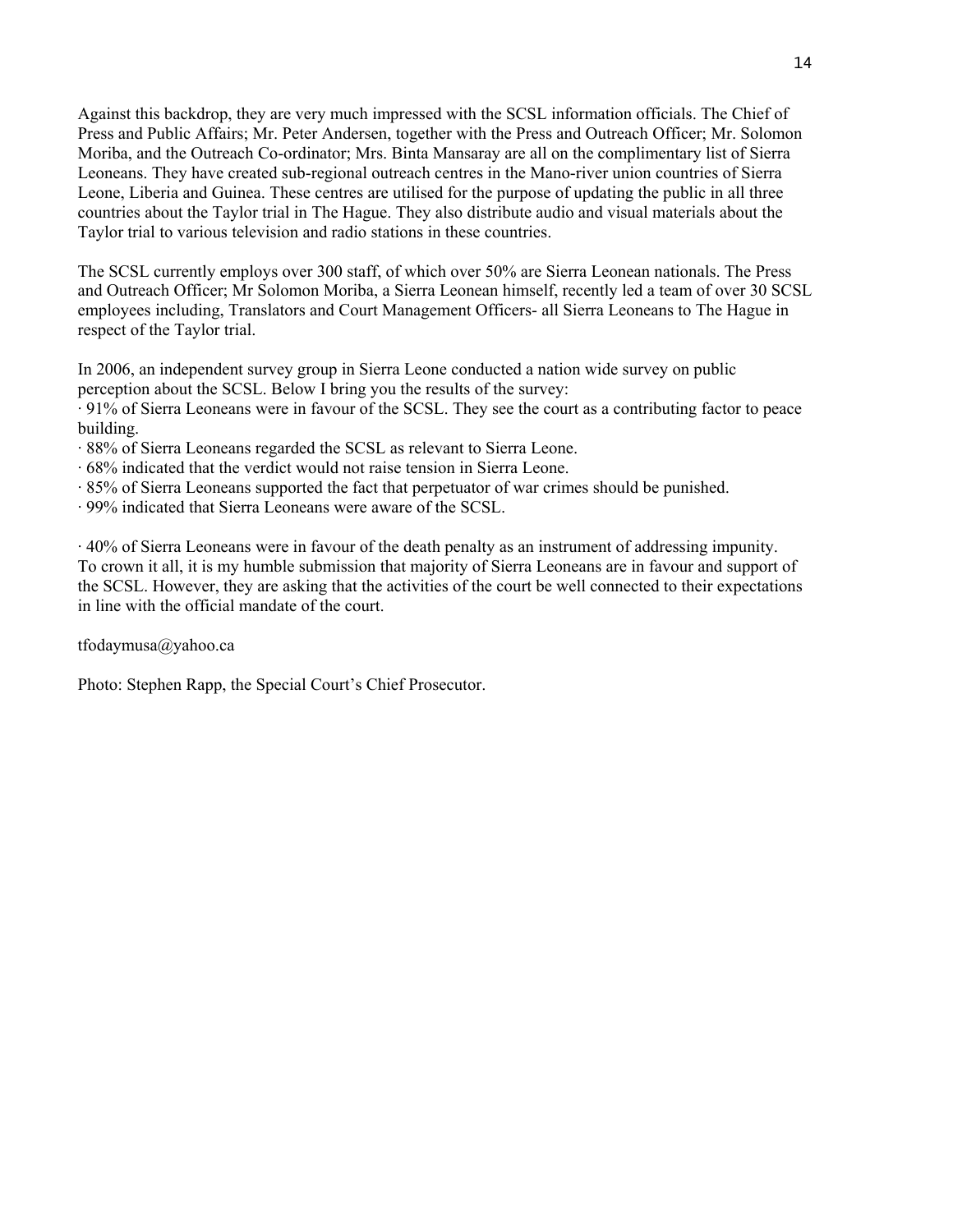### BBC Online Thursday, 5 July 2007

#### **Long sentence for Rwanda murders**

A former Rwandan army major has been sentenced to 20 years in prison for murdering 10 Belgian peacekeepers in the early days of the 1994 genocide.

However, the Belgian court acquitted Bernard Ntuyahaga, 55, of murdering then Rwandan PM Agathe Uwilingiyimana.

The murders, committed in front of Rwandan army officers, triggered the withdrawal of UN peacekeepers.

Belgium's prime minister told the court that had peacekeepers stayed, thousands of lives could have been saved.



The verdict is the culmination of a 13-year wait for justice

Some 800,000 moderate Hutus and Tutsis were massacred by extremist Hutus in three months in 1994.

BBC World Affairs correspondent Mark Doyle, who was in Rwanda at the time, says Belgian Prime Minister Guy Verhofstadt's statement may be designed to bring some closure to what has been a deeply controversial episode in Belgium and Rwanda.

### **International fallout**

Prosecutors said Ntuyahaga took the peacekeepers from the residence of Mrs Uwilingiyimana, who they were trying to protect.

He then handed them over to fellow soldiers in a military camp in the capital, Kigali, where they were beaten to death, shot or slain with machetes.

Ntuyahaga can appeal against the verdict on procedural grounds but not on substance.

"Sooner or later the truth will triumph, I believe that. I remain patient and I keep faith, thank you," Ntuyahaga told the court moments before the jury retired to consider its guilty verdict.

Christine Dupont, the widow of Belgian peacekeeper Christophe Dupont, said before the verdict: "It's a very important day, a day we have been waiting for the last 13 years."

### **THIRTEEN-YEAR WAIT**

**April 1994:** Ntuyahaga hands over Belgians to be slaughtered at a Kigali military camp **March 1999:** International Criminal Tribunal for Rwanda drops charges against him **March 2004:** After a lengthy extradition battle, he flies to Belgium voluntarily **April 2007:** He goes on trial at Brussels assize court

It is not the first time Rwandans have stood trial in Belgium over the genocide.

Two Catholic nuns, a university professor and a businessman were sentenced in 2001 to between 12 and 20 years' jail for aiding the mass murders.

Our correspondent says international political fall-out from the genocide continues.